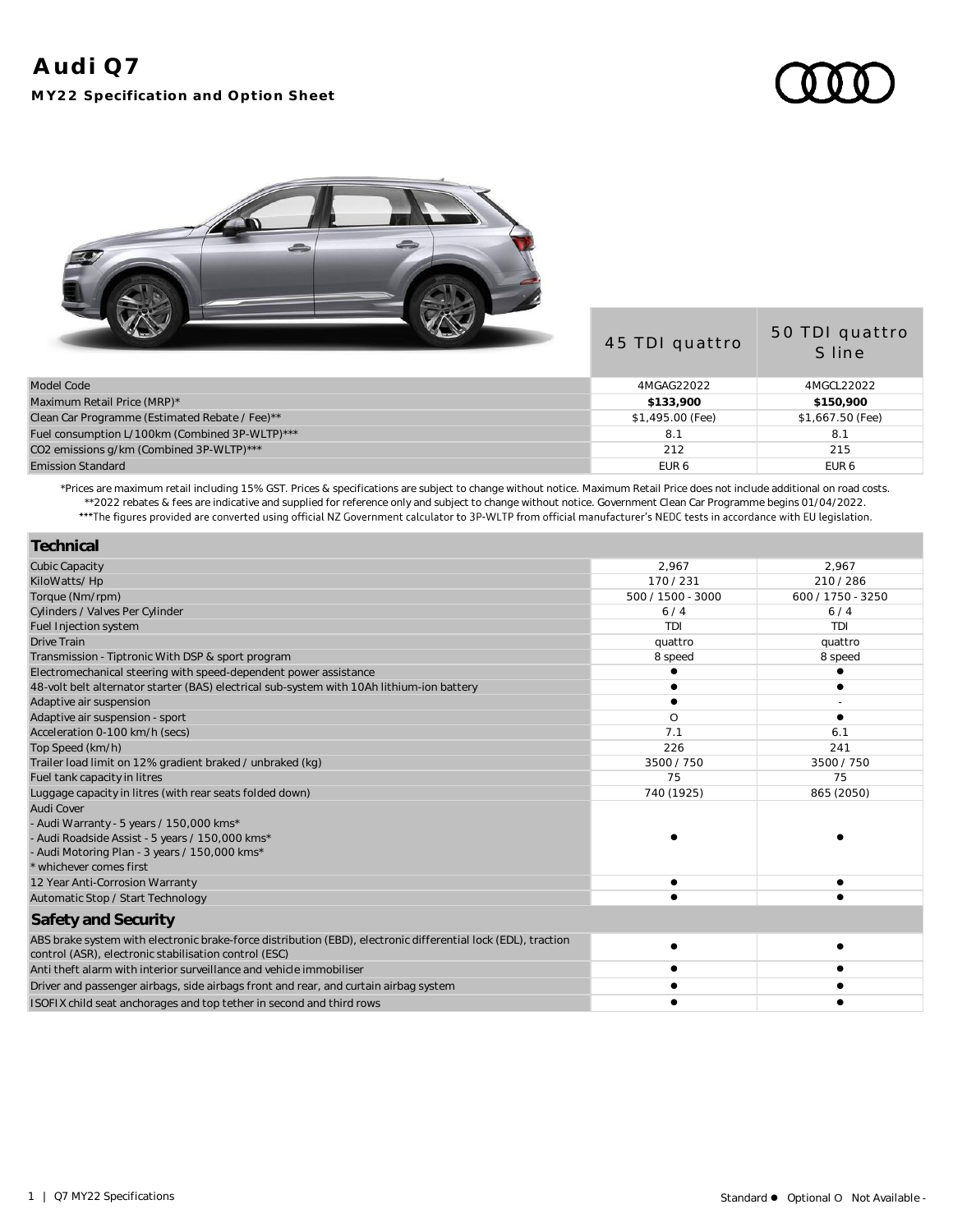

| <b>All Contract of the United States</b>                                                                                                     | 45 TDI quattro                                                          | 50 TDI quattro<br>S line                                                |
|----------------------------------------------------------------------------------------------------------------------------------------------|-------------------------------------------------------------------------|-------------------------------------------------------------------------|
| Model Code                                                                                                                                   | 4MGAG22022                                                              | 4MGCL22022                                                              |
| Maximum Retail Price (MRP)*                                                                                                                  | \$133,900                                                               | \$150,900                                                               |
| <b>Driver Assistance Systems</b>                                                                                                             |                                                                         |                                                                         |
| <b>Audi Drive Select</b>                                                                                                                     |                                                                         |                                                                         |
| Adaptive cruise control with efficiency assist, swerve assist, turn assist and emergency assist                                              |                                                                         |                                                                         |
| Audi Lane Change Assistant with exit warning system and rear cross traffic alert                                                             |                                                                         |                                                                         |
| Audi Pre Sense Front - with Collision Avoidance Assist and Turn Assist                                                                       |                                                                         |                                                                         |
| Audi Pre Sense Rear                                                                                                                          |                                                                         |                                                                         |
| Cruise control with speed limiter                                                                                                            |                                                                         |                                                                         |
| High Beam Assist                                                                                                                             |                                                                         |                                                                         |
| Front cross traffic assist                                                                                                                   |                                                                         |                                                                         |
| Audi parking assist plus with display of surroundings                                                                                        |                                                                         |                                                                         |
| 360 camera                                                                                                                                   |                                                                         |                                                                         |
| Exterior                                                                                                                                     |                                                                         |                                                                         |
| Alloy wheels and tyres                                                                                                                       | 20" Cast alloy wheels in 5-<br>spoke turbine style.<br>285/45 R20 tyres | 20" Cast alloy wheels in 5-<br>spoke turbine style.<br>285/45 R20 tyres |
| Tyre repair mobility kit                                                                                                                     |                                                                         |                                                                         |
| All wheel steering                                                                                                                           | O                                                                       |                                                                         |
| Exterior mirrors - electrically adjustable, heated, memory function and automatically dimming                                                |                                                                         |                                                                         |
| Exterior mirror housings in body colour                                                                                                      |                                                                         |                                                                         |
| Full body colour paint finish<br>LED daytime running lights                                                                                  |                                                                         |                                                                         |
| Light and rain sensor                                                                                                                        |                                                                         |                                                                         |
| Roof rails - anodised aluminium                                                                                                              |                                                                         |                                                                         |
| Trailer hitch, electric swiveling                                                                                                            |                                                                         |                                                                         |
| European style 50mm ball size. Requires safety chain bracket to be fitted locally                                                            |                                                                         |                                                                         |
| LED Headlamps with high-beam assist and LED rear combination lamps                                                                           |                                                                         |                                                                         |
| HD Laser Matrix LED headlights and LED Rear lights with dynamic light design and dynamic indicators                                          | O                                                                       |                                                                         |
| Interior                                                                                                                                     |                                                                         |                                                                         |
| Air Conditioning - two zone deluxe                                                                                                           |                                                                         |                                                                         |
| Audi Smartphone Interface (Apple Car Play and Android Auto)<br>Wireless Apple Carplay - only for Apple iphone with iOS 9 and above           |                                                                         |                                                                         |
| Audi Virtual Cockpit - Fully digital instrument cluster, with 12.3" high resolution LCD screen                                               |                                                                         |                                                                         |
| Head-up display                                                                                                                              | O                                                                       |                                                                         |
| Auto dimming interior mirror                                                                                                                 |                                                                         |                                                                         |
| Bluetooth interface - for hands-free mobile phone connectivity and Bluetooth audio streaming (depending on<br>compatibility of mobile phone) |                                                                         |                                                                         |
| Convenience key with sensor controlled release of the luggage compartment lid including electric luggage<br>compartment cover                |                                                                         |                                                                         |
| Comfort centre armrest at front                                                                                                              | O                                                                       |                                                                         |
| Door entrance LED projector lights in front & rear with logo                                                                                 |                                                                         |                                                                         |
| Electric front seats with lumbar support, memory function for the driver                                                                     | $\bullet$                                                               |                                                                         |
| Heated front seats                                                                                                                           |                                                                         |                                                                         |
| Inlays                                                                                                                                       | 5MA - Silver Grey Diamond<br>paint                                      | 5TG - Matt brushed aluminium                                            |
| Interior operating buttons                                                                                                                   | Matte Black                                                             | Glossy Black with haptic<br>feedback                                    |
| Interior LED lighting package - standard                                                                                                     |                                                                         |                                                                         |
| Keyless start - engine stop start button                                                                                                     |                                                                         |                                                                         |

Luggage net - letter and - letter and - letter and - letter and - letter and - letter and - letter and - letter and -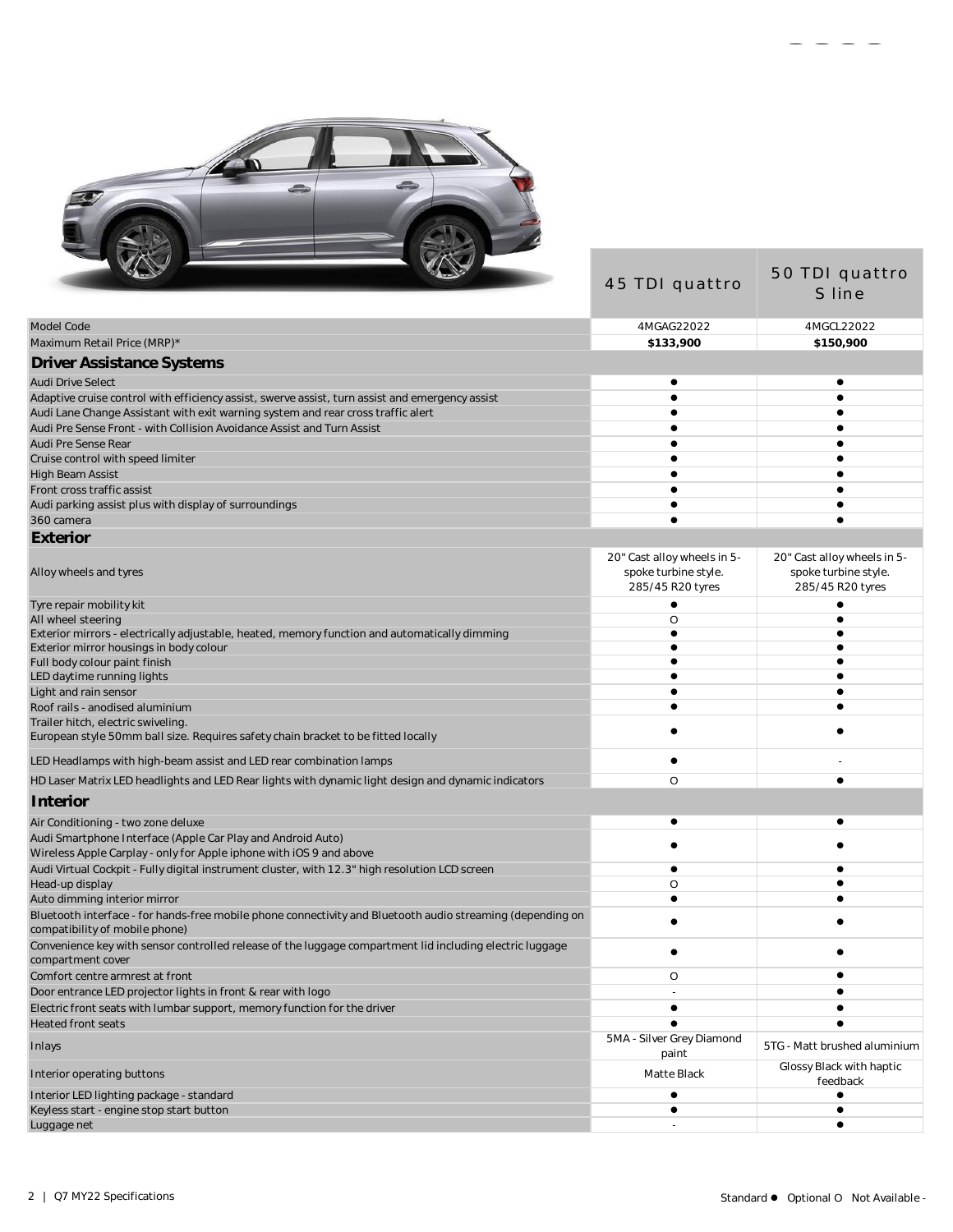

| $\sqrt{2}$                                                                                                                                                                                                                                                                                                                                                                                                                                                                                                                                                                                                                                                                                                                                                                                                                                                                                                                                                                             | 45 TDI quattro        | 50 TDI quattro<br>S line                           |
|----------------------------------------------------------------------------------------------------------------------------------------------------------------------------------------------------------------------------------------------------------------------------------------------------------------------------------------------------------------------------------------------------------------------------------------------------------------------------------------------------------------------------------------------------------------------------------------------------------------------------------------------------------------------------------------------------------------------------------------------------------------------------------------------------------------------------------------------------------------------------------------------------------------------------------------------------------------------------------------|-----------------------|----------------------------------------------------|
| Model Code                                                                                                                                                                                                                                                                                                                                                                                                                                                                                                                                                                                                                                                                                                                                                                                                                                                                                                                                                                             | 4MGAG22022            | 4MGCL22022                                         |
| Maximum Retail Price (MRP)*                                                                                                                                                                                                                                                                                                                                                                                                                                                                                                                                                                                                                                                                                                                                                                                                                                                                                                                                                            | \$133,900             | \$150,900                                          |
| MMI Navigation Plus with MMI touch response<br>- Main display 10.1 inch, incl, haptic feedback<br>Lower display 8.6 inch, incl. haptic feedback                                                                                                                                                                                                                                                                                                                                                                                                                                                                                                                                                                                                                                                                                                                                                                                                                                        |                       |                                                    |
| <b>Audi Connect</b><br>Audi Connect Data Module (IV8)<br>Audi Connect Enabler<br>- Audi Connect SIM<br>- WiFi Hotspot (excl. data)<br>- Audi connect Navigation and infotainment plus (3 years) (IT3)<br>- Online search for navigation destinations<br>- Detailed Point of Interest display<br>- Online traffic information<br>- Online parking information<br>- Weather information<br>- myAudi Navigation<br>- Navigation with Google Earth<br>- Map update online<br>Safety & Service (10 years) (IW3).<br>- Audi Service Request<br>- Audi Roadside Assistant<br>- Emergency Call<br>Security & Convenience (3 years)<br>- Vehicle Status Report<br>- Car Finder<br>- Theft Alarm Notification<br>- Remote Lock / Unlock<br>- Remote Horn & Light<br>- Geofencing, Speed Alert<br>Seven seat configuration<br>Split folding rear seat<br>Third seat row - 100% synthetic leather<br>3 spoke leather steering wheel in sports design, multifunction with shift paddles and heating | $\bullet$<br>$\circ$  | $\bullet$<br>٠<br>Ċ                                |
| Upholstery                                                                                                                                                                                                                                                                                                                                                                                                                                                                                                                                                                                                                                                                                                                                                                                                                                                                                                                                                                             | N5A - Cricket Leather | N1V - Valcona leather with<br>embossed "S" rhombus |
| S line interior package<br>Sports seats in front (Q1D)<br>Pedals and footrest in stainless steel (VF1)<br>Scuff plates with aluminium inserts in front and rear, illuminated with "S" logo in front (VT5)<br>S line logo, exterior<br>S line interior<br>- Headlining in black (6NQ)<br>- S line emblems (6F7)<br>Variable headrests for the front seats                                                                                                                                                                                                                                                                                                                                                                                                                                                                                                                                                                                                                               | O                     | ٠                                                  |
|                                                                                                                                                                                                                                                                                                                                                                                                                                                                                                                                                                                                                                                                                                                                                                                                                                                                                                                                                                                        |                       |                                                    |